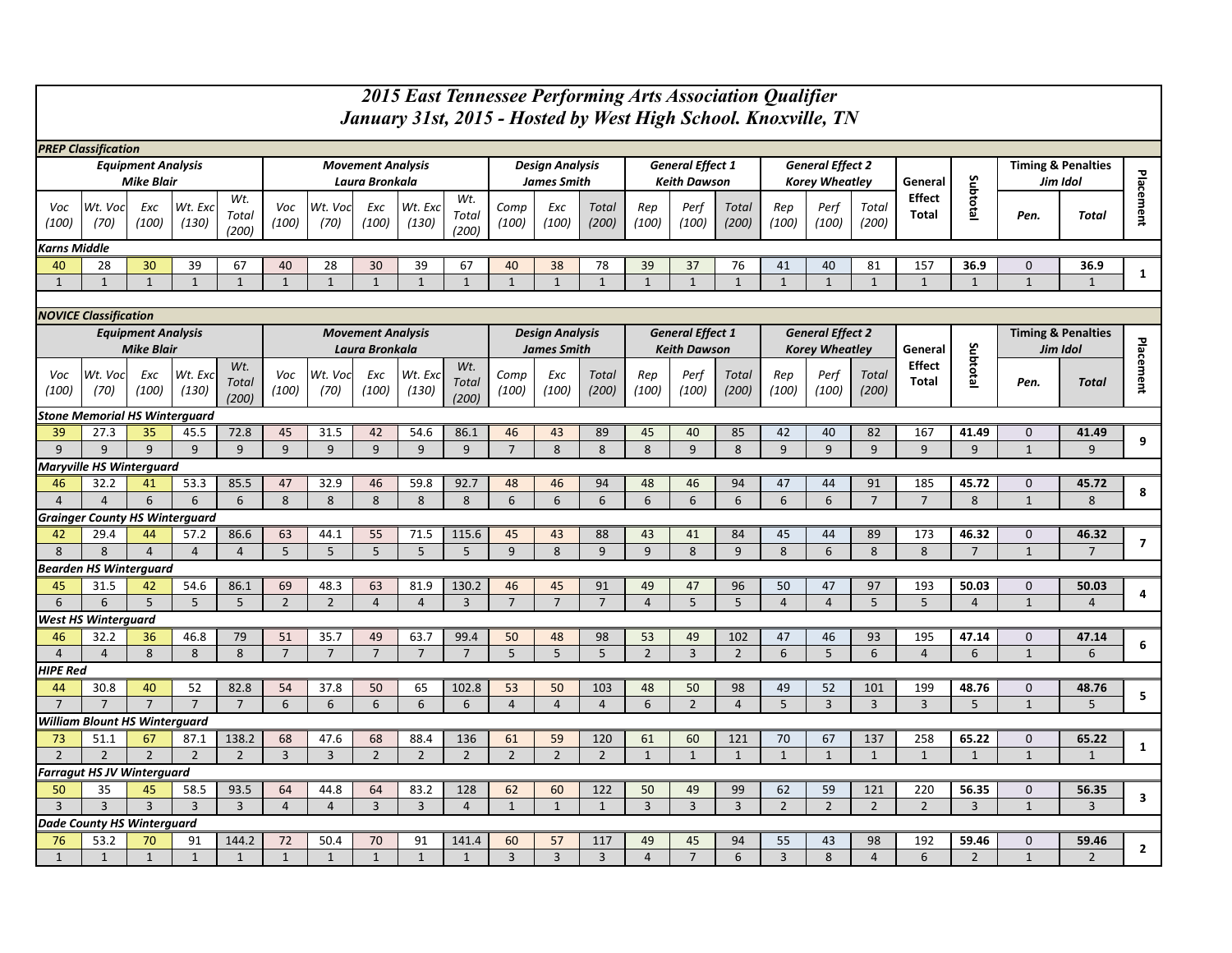|                                   | 2015 East Tennessee Performing Arts Association Qualifier<br>January 31st, 2015 - Hosted by West High School. Knoxville, TN |                                                |                          |                          |                                            |                 |                        |                  |                              |                                              |                          |                          |                                                |                          |                |                                                  |                         |                          |                         |                         |                                           |                |                |
|-----------------------------------|-----------------------------------------------------------------------------------------------------------------------------|------------------------------------------------|--------------------------|--------------------------|--------------------------------------------|-----------------|------------------------|------------------|------------------------------|----------------------------------------------|--------------------------|--------------------------|------------------------------------------------|--------------------------|----------------|--------------------------------------------------|-------------------------|--------------------------|-------------------------|-------------------------|-------------------------------------------|----------------|----------------|
|                                   | <b>SRA Classification</b>                                                                                                   |                                                |                          |                          |                                            |                 |                        |                  |                              |                                              |                          |                          |                                                |                          |                |                                                  |                         |                          |                         |                         |                                           |                |                |
|                                   |                                                                                                                             | <b>Equipment Analysis</b><br><b>Mike Blair</b> |                          |                          | <b>Movement Analysis</b><br>Laura Bronkala |                 |                        |                  |                              | <b>Design Analysis</b><br><b>James Smith</b> |                          |                          | <b>General Effect 1</b><br><b>Keith Dawson</b> |                          |                | <b>General Effect 2</b><br><b>Korey Wheatley</b> |                         |                          | <b>General</b>          |                         | <b>Timing &amp; Penalties</b><br>Jim Idol |                |                |
| Voc<br>(100                       | Wt. Voc<br>(70)                                                                                                             | Exc<br>(100)                                   | Wt. Exc<br>(130)         | Wt.<br>Total<br>(200)    | Voc<br>(100)                               | Wt. Voc<br>(70) | Exc<br>(100)           | Wt. Exc<br>(130) | Wt.<br><b>Total</b><br>(200) | Cmp<br>(100)                                 | Exc<br>(100)             | <b>Total</b><br>(200)    | Rep<br>(100)                                   | Prf<br>(100)             | Total<br>(200) | Rep<br>(100)                                     | Prf<br>(100)            | Total<br>(200)           | Effect<br>Total         | Subtotal                | Pen.                                      | <b>Total</b>   | Placement      |
|                                   | Virginia HS Winterguard                                                                                                     |                                                |                          |                          |                                            |                 |                        |                  |                              |                                              |                          |                          |                                                |                          |                |                                                  |                         |                          |                         |                         |                                           |                |                |
| 48                                | 33.6                                                                                                                        | 43                                             | 55.9                     | 89.5                     | 60                                         | 42              | 61                     | 79.3             | 121.3                        | 51                                           | 49                       | 100                      | 49                                             | 45                       | 94             | 49                                               | 47                      | 96                       | 190                     | 50.08                   |                                           | 50.08          | 6              |
|                                   | $\overline{\mathbf{3}}$<br>6<br>6<br>6<br>6<br>6<br>6<br>#N/A<br>6<br>6<br>3<br>6<br>6<br>5<br>5<br>6<br>5<br>$\Delta$      |                                                |                          |                          |                                            |                 |                        |                  |                              |                                              |                          |                          |                                                |                          |                |                                                  |                         |                          |                         |                         |                                           |                |                |
| <b>South-Doyle HS Winterguard</b> |                                                                                                                             |                                                |                          |                          |                                            |                 |                        |                  |                              |                                              |                          |                          |                                                |                          |                |                                                  |                         |                          |                         |                         |                                           |                |                |
| 46                                | 32.2                                                                                                                        | 37                                             | 48.1                     | 80.3                     | 62                                         | 43.4            | 60                     | 78               | 121.4                        | 55                                           | 51                       | 106                      | 54                                             | 50                       | 104            | 58                                               | 48                      | 106                      | 210                     | 51.77                   |                                           | 51.77          | 4              |
| 6                                 | 6                                                                                                                           | 6                                              | 6                        | 6                        | 5.                                         | 5               | $\boldsymbol{\Lambda}$ | $\Lambda$        | 5                            | 3                                            | $\overline{\mathbf{3}}$  | $\overline{\mathbf{3}}$  | $\overline{\mathbf{3}}$                        | 3                        | 3              | $\overline{2}$                                   | $\overline{\mathbf{3}}$ | $\overline{\mathbf{3}}$  | $\overline{\mathbf{3}}$ | 4                       | #N/A                                      | Δ              |                |
|                                   | <b>Seymour HS JV Winterguard</b>                                                                                            |                                                |                          |                          |                                            |                 |                        |                  |                              |                                              |                          |                          |                                                |                          |                |                                                  |                         |                          |                         |                         |                                           |                |                |
| 60                                | 42                                                                                                                          | 59                                             | 76.7                     | 118.7                    | 69                                         | 48.3            | 60                     | 78               | 126.3                        | 60                                           | 58                       | 118                      | 56                                             | 52                       | 108            | 60                                               | 55                      | 115                      | 223                     | 58.6                    |                                           | 58.6           | 1              |
|                                   |                                                                                                                             |                                                |                          | $\mathbf{1}$             | $\mathbf{1}$                               |                 | $\sqrt{ }$             |                  | 3                            |                                              |                          |                          | $\overline{2}$                                 | $\overline{\phantom{a}}$ | $\overline{2}$ |                                                  | $\overline{2}$          | 1                        | $\mathbf 1$             | $\mathbf{1}$            | #N/A                                      | $\mathbf{1}$   |                |
|                                   | <b>Anderson County HS Winterguard</b>                                                                                       |                                                |                          |                          |                                            |                 |                        |                  |                              |                                              |                          |                          |                                                |                          |                |                                                  |                         |                          |                         |                         |                                           |                |                |
| 57                                | 39.9                                                                                                                        | 56                                             | 72.8                     | 112.7                    | 65                                         | 45.5            | 65                     | 84.5             | 130                          | 58                                           | 56                       | 114                      | 57                                             | 54                       | 111            | 54                                               | 57                      | 111                      | 222                     | 57.87                   |                                           | 57.87          | $\overline{2}$ |
| $\overline{\mathbf{z}}$           | $\overline{\phantom{a}}$                                                                                                    | $\overline{\mathbf{z}}$                        | $\overline{\phantom{a}}$ | $\overline{\phantom{a}}$ | $\mathbf{z}$                               | 3               | $\mathbf{z}$           | $\mathbf{z}$     | $\overline{\phantom{a}}$     | $\mathbf{z}$                                 | $\overline{\phantom{a}}$ | $\overline{\phantom{a}}$ | $\mathbf{1}$                                   | $\mathbf{1}$             | $\mathbf{1}$   | $\mathbf{z}$                                     | -1                      | $\overline{\phantom{a}}$ | $\mathcal{P}$           | $\overline{2}$          | #N/A                                      | $\overline{2}$ |                |
|                                   | <b>Gibbs HS Winterguard</b>                                                                                                 |                                                |                          |                          |                                            |                 |                        |                  |                              |                                              |                          |                          |                                                |                          |                |                                                  |                         |                          |                         |                         |                                           |                |                |
| 49                                | 34.3                                                                                                                        | 40                                             | 52                       | 86.3                     | 63                                         | 44.1            | 60                     | 78               | 122.1                        | 53                                           | 51                       | 104                      | 52                                             | 50                       | 102            | 49                                               | 48                      | 97                       | 199                     | 51.14                   |                                           | 51.14          | 5              |
| $\mathbf{A}$                      | $\mathbf{A}$                                                                                                                | 5.                                             | 5                        | 5.                       | $\mathbf{A}$                               |                 | $\boldsymbol{\Lambda}$ |                  | $\mathbf{A}$                 | $\boldsymbol{\Lambda}$                       | $\overline{\mathbf{3}}$  |                          | 5                                              | $\overline{\mathbf{3}}$  | 5              | $\overline{A}$                                   | 3                       | $\mathbf{A}$             |                         | 5                       | #N/A                                      | 5              |                |
|                                   | <b>Volunteer HS Winterquard</b>                                                                                             |                                                |                          |                          |                                            |                 |                        |                  |                              |                                              |                          |                          |                                                |                          |                |                                                  |                         |                          |                         |                         |                                           |                |                |
| 53                                | 37.1                                                                                                                        | 50                                             | 65                       | 102.1                    | 67                                         | 46.9            | 66                     | 85.8             | 132.7                        | 52                                           | 50                       | 102                      | 54                                             | 49                       | 103            | 46                                               | 44                      | 90                       | 193                     | 52.98                   |                                           | 52.98          | 3              |
| 3                                 | 3                                                                                                                           | 3                                              | 3                        | 3                        | $\overline{2}$                             | $\overline{2}$  |                        |                  | $\mathbf{1}$                 | 5                                            | 5                        | 5                        | $\overline{\mathbf{3}}$                        | 5                        | 4              | 6                                                | 6                       | 6                        | 5                       | $\overline{\mathbf{3}}$ | #N/A                                      | 3              |                |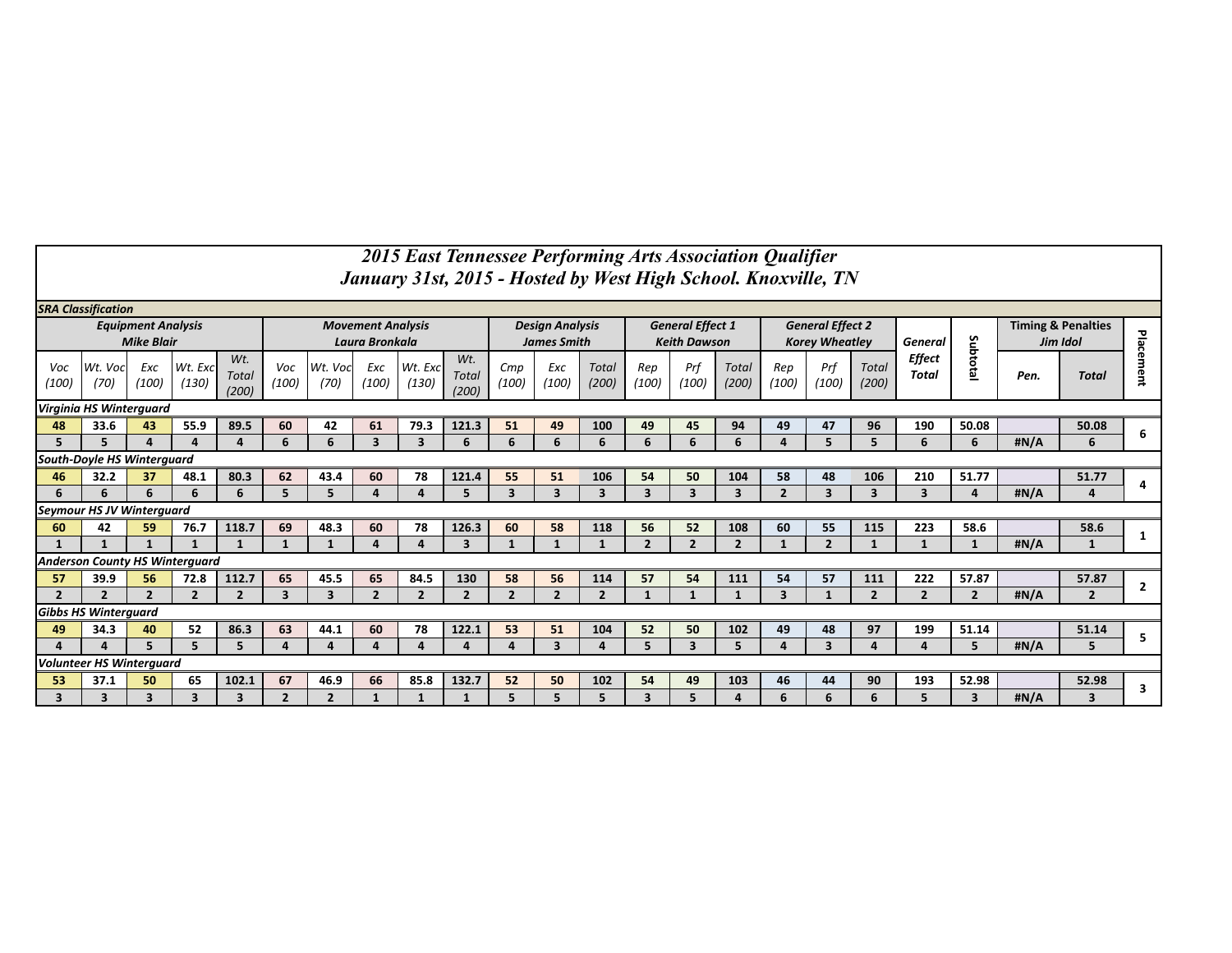## *2015 East Tennessee Performing Arts Association Qualifier January 31st, 2015 - Hosted by West High School. Knoxville, TN*

|                                                                                                     | <b>SA Classification</b>               |                           |                         |                              |                         |                         |                          |                              |                              |                         |                         |                         |                         |                         |                         |                         |                         |                               |                         |                         |              |                               |                |
|-----------------------------------------------------------------------------------------------------|----------------------------------------|---------------------------|-------------------------|------------------------------|-------------------------|-------------------------|--------------------------|------------------------------|------------------------------|-------------------------|-------------------------|-------------------------|-------------------------|-------------------------|-------------------------|-------------------------|-------------------------|-------------------------------|-------------------------|-------------------------|--------------|-------------------------------|----------------|
|                                                                                                     |                                        | <b>Equipment Analysis</b> |                         |                              |                         |                         | <b>Movement Analysis</b> |                              |                              |                         | <b>Design Analysis</b>  |                         |                         | <b>General Effect 1</b> |                         |                         | <b>General Effect 2</b> |                               |                         |                         |              | <b>Timing &amp; Penalties</b> |                |
|                                                                                                     |                                        | <b>Mike Blair</b>         |                         |                              |                         |                         | Laura Bronkala           |                              |                              | <b>James Smith</b>      |                         |                         | <b>Keith Dawson</b>     |                         |                         | <b>Korey Wheatley</b>   |                         |                               | General                 |                         |              | Jim Idol                      |                |
| Voc<br>(100)                                                                                        | Wt. Voc<br>(70)                        | Exc<br>(100)              | Wt. Exc<br>(130)        | Wt.<br><b>Total</b><br>(200) | Voc<br>(100)            | Wt. Voc<br>(70)         | Exc<br>(100)             | Wt. Exc<br>(130)             | Wt.<br><b>Total</b><br>(200) | Comp<br>(100)           | Exc<br>(100)            | <b>Total</b><br>(200)   | Rep<br>(100)            | Perf<br>(100)           | Total<br>(200)          | Rep<br>(100)            | Perf<br>(100)           | Total<br>(200)                | <b>Effect</b><br>Total  | Subtotal                | Pen.         | <b>Total</b>                  | Placement      |
|                                                                                                     | <b>Powell HS Winterguard</b>           |                           |                         |                              |                         |                         |                          |                              |                              |                         |                         |                         |                         |                         |                         |                         |                         |                               |                         |                         |              |                               |                |
| 45                                                                                                  | 31.5                                   | 39                        | 50.7                    | 82.2                         | 60                      | 42                      | 60                       | 78                           | 120                          | 60                      | 58                      | 118                     | 59                      | 51                      | 110                     | 60                      | 58                      | 118                           | 228                     | 54.82                   |              | 54.82                         | 4              |
| 4<br>$\Delta$<br>$\Delta$<br>$\Delta$<br>$\Lambda$                                                  |                                        |                           |                         |                              | $\Delta$                | $\Delta$                | $\Delta$                 | $\Delta$                     | $\Delta$                     | $\Delta$                | $\Delta$                | $\Delta$                | $\overline{\mathbf{3}}$ | 5                       | 5                       | 4                       | 4                       | $\overline{a}$                | 5                       | $\overline{4}$          | #N/A         | Δ                             |                |
|                                                                                                     | <b>Seymour HS Varsity Winterguard</b>  |                           |                         |                              |                         |                         |                          |                              |                              |                         |                         |                         |                         |                         |                         |                         |                         |                               |                         |                         |              |                               |                |
| 60                                                                                                  | 42                                     | 52                        | 67.6                    | 109.6                        | 65                      | 45.5                    | 63                       | 81.9                         | 127.4                        | 66                      | 63                      | 129                     | 63                      | 60                      | 123                     | 68                      | 65                      | 133                           | 256                     | 62.2                    |              | 62.2                          | 1              |
| $\overline{2}$<br>$\overline{2}$<br>$\overline{2}$<br>$\mathbf{1}$<br>$\mathbf{1}$                  |                                        |                           |                         |                              | $\mathbf{1}$            | $\mathbf{1}$            | 1                        | $\mathbf{1}$                 | $\mathbf{1}$                 | 1                       | $\mathbf{1}$            | $\mathbf{1}$            | $\mathbf{1}$            | $\overline{2}$          | $\mathbf{1}$            | $\mathbf{1}$            | $\overline{2}$          | $\overline{2}$                | $\mathbf{1}$            | $\mathbf{1}$            | #N/A         | $\mathbf{1}$                  |                |
| <b>HIPE Blue</b>                                                                                    |                                        |                           |                         |                              |                         |                         |                          |                              |                              |                         |                         |                         |                         |                         |                         |                         |                         |                               |                         |                         |              |                               |                |
| 50                                                                                                  | 35                                     | 45                        | 58.5                    | 93.5                         | 62                      | 43.4                    | 61                       | 79.3                         | 122.7                        | 62                      | 60                      | 122                     | 59                      | 58                      | 117                     | 67                      | 64                      | 131                           | 248                     | 58.62                   |              | 58.62                         | 3              |
| $\overline{\mathbf{3}}$                                                                             | $\overline{\mathbf{3}}$                | $\overline{\mathbf{3}}$   | $\overline{\mathbf{3}}$ | $\overline{\mathbf{3}}$      | $\overline{\mathbf{3}}$ | $\overline{\mathbf{3}}$ | $\overline{\mathbf{3}}$  | $\overline{\mathbf{3}}$      | $\overline{\mathbf{3}}$      | $\overline{\mathbf{3}}$ | $\overline{\mathbf{3}}$ | $\overline{\mathbf{3}}$ | $\overline{\mathbf{3}}$ | $\Delta$                | $\overline{a}$          | $\overline{2}$          | $\overline{\mathbf{3}}$ | $\overline{\mathbf{3}}$       | $\overline{\mathbf{3}}$ | $\overline{\mathbf{3}}$ | #N/A         | 3                             |                |
|                                                                                                     | <b>Farragut HS Varsity Winterguard</b> |                           |                         |                              |                         |                         |                          |                              |                              |                         |                         |                         |                         |                         |                         |                         |                         |                               |                         |                         |              |                               |                |
| 59                                                                                                  | 41.3                                   | 54                        | 70.2                    | 111.5                        | 63                      | 44.1                    | 63                       | 81.9                         | 126                          | 63                      | 61                      | 124                     | 61                      | 59                      | 120                     | 66                      | 68                      | 134                           | 254                     | 61.55                   |              | 61.55                         | $\overline{2}$ |
| $\overline{2}$                                                                                      | $\overline{\phantom{a}}$               | $\mathbf{1}$              | $\mathbf{1}$            | $\mathbf{1}$                 | $\overline{2}$          | $\overline{2}$          | $\mathbf{1}$             | $\mathbf{1}$                 | $\overline{2}$               | $\overline{2}$          | $\overline{2}$          | $\overline{2}$          | $\overline{2}$          | $\overline{\mathbf{3}}$ | $\overline{\mathbf{3}}$ | $\overline{\mathbf{3}}$ | $\mathbf{1}$            | $\mathbf{1}$                  | $\overline{2}$          | $\overline{2}$          | #N/A         | $\overline{2}$                |                |
|                                                                                                     | <b>Karns HS Winterguard</b>            |                           |                         |                              |                         |                         |                          |                              |                              |                         |                         |                         |                         |                         |                         |                         |                         |                               |                         |                         |              |                               |                |
| 43                                                                                                  | 30.1                                   | 36                        | 46.8                    | 76.9                         | 57                      | 39.9                    | 54                       | 70.2                         | 110.1                        | 59                      | 57                      | 116                     | 57                      | 65                      | 122                     | 57                      | 50                      | 107                           | 229                     | 53.2                    |              | 53.2                          | 5              |
| 5                                                                                                   | 5                                      | 5                         | 5                       | 5                            | 5                       | 5                       | 5                        | 5                            | 5                            | 5                       | 5                       | 5                       | 5                       | $\mathbf{1}$            | $\overline{2}$          | 5                       | 5                       | 5                             | $\overline{4}$          | 5 <sup>5</sup>          | H N/A        | 5                             |                |
|                                                                                                     |                                        |                           |                         |                              |                         |                         |                          |                              |                              |                         |                         |                         |                         |                         |                         |                         |                         |                               |                         |                         |              |                               |                |
| <b>IA Classification</b>                                                                            |                                        |                           |                         |                              |                         |                         |                          |                              |                              |                         |                         |                         |                         |                         |                         |                         |                         |                               |                         |                         |              |                               |                |
|                                                                                                     |                                        | <b>Equipment Analysis</b> |                         |                              |                         |                         | <b>Movement Analysis</b> |                              |                              |                         | <b>Design Analysis</b>  |                         |                         | <b>General Effect 1</b> |                         | <b>General Effect 2</b> |                         |                               |                         |                         |              | <b>Timing &amp; Penalties</b> |                |
|                                                                                                     |                                        | <b>Mike Blair</b>         |                         |                              |                         |                         | Laura Bronkala           |                              |                              |                         | <b>James Smith</b>      |                         |                         | <b>Keith Dawson</b>     |                         |                         | <b>Korev Wheatlev</b>   |                               | General                 |                         | Jim Idol     |                               |                |
| Wt.<br>Wt. Exc<br>Wt. Voc<br>Exc<br>Voc<br><b>Total</b><br>(100)<br>(100)<br>(130)<br>(70)<br>(200) |                                        |                           |                         | Voc<br>(100)                 | Wt. Voc<br>(70)         | Exc<br>(100)            | Wt. Exc<br>(130)         | Wt.<br><b>Total</b><br>(200) | Comp<br>(100)                | Exc<br>(100)            | <b>Total</b><br>(200)   | Rep<br>(100)            | Perf<br>(100)           | <b>Total</b><br>(200)   | Rep<br>(100)            | Perf<br>(100)           | <b>Total</b><br>(200)   | <b>Effect</b><br><b>Total</b> | Subtotal                | Pen.                    | <b>Total</b> | Placement                     |                |
| <b>Attraction Winterquard</b>                                                                       |                                        |                           |                         |                              |                         |                         |                          |                              |                              |                         |                         |                         |                         |                         |                         |                         |                         |                               |                         |                         |              |                               |                |
| 68.9<br>53<br>113<br>44.1<br>63                                                                     |                                        |                           |                         |                              | 69                      | 48.3                    | 66                       | 85.8                         | 134.1                        | 67                      | 65                      | 132                     | 65                      | 62                      | 127                     | 64                      | 62                      | 126                           | 253                     | 63.21                   |              | 63.21                         | 1              |
| 1<br>$\mathbf{1}$<br>$\mathbf 1$                                                                    |                                        |                           |                         |                              | $\mathbf{1}$            |                         |                          | 1                            | $\mathbf{1}$                 | 1                       | $\mathbf{1}$            | $\mathbf{1}$            | $\mathbf{1}$            | 1                       | $\mathbf{1}$            | $\mathbf{1}$            | $\mathbf{1}$            | $\mathbf{1}$                  | $\mathbf{1}$            | $\mathbf{1}$            | #N/A         | $\mathbf{1}$                  |                |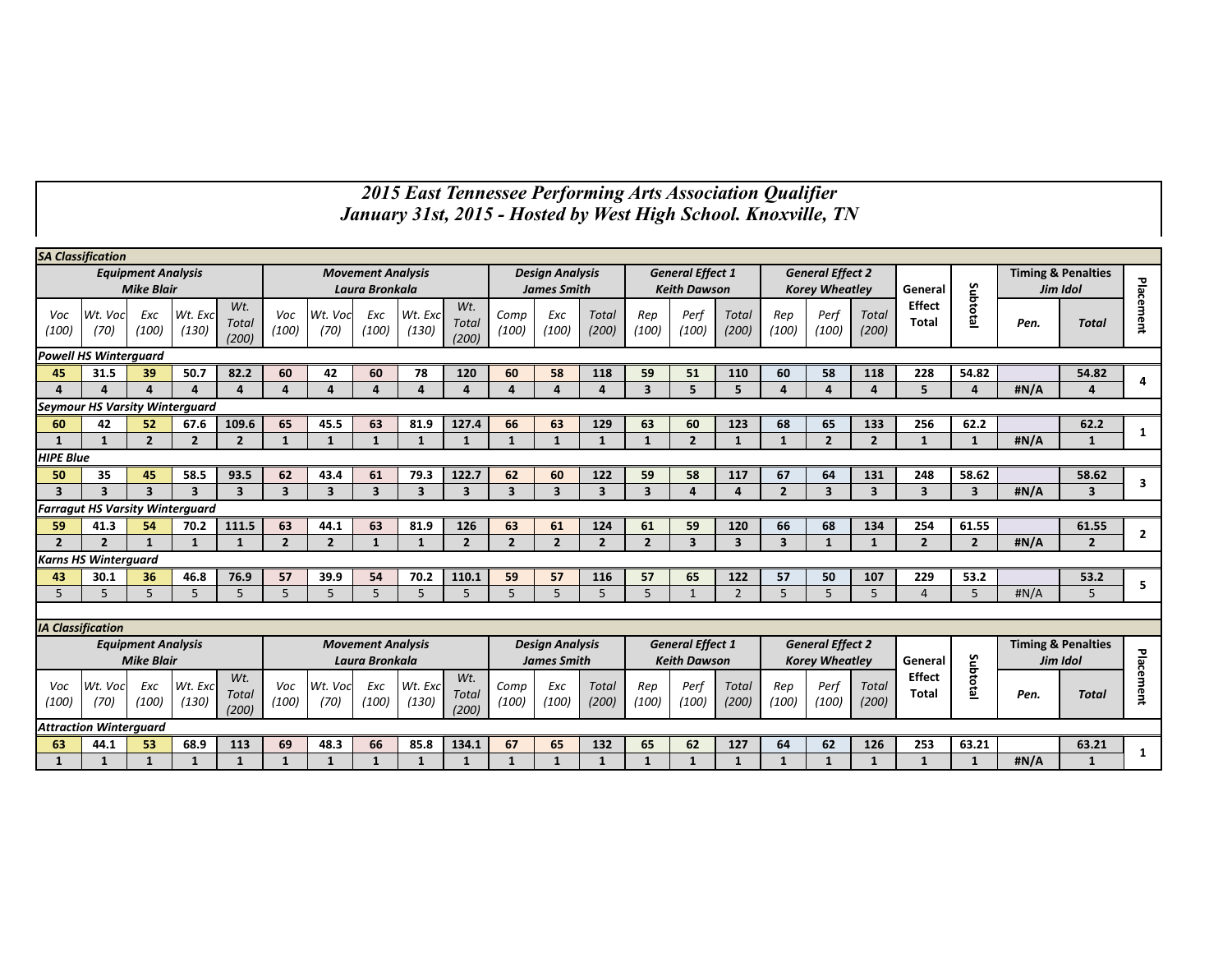## *2015 East Tennessee Performing Arts Association Qualifier January 31st, 2015 - Hosted by West High School. Knoxville, TN*

|                                          | <b>Marching - Scholastic Novice</b> |                                               |                         |                             |                |                         |                                              |                         |                       |                |                                                |                       |                         |      |                                           |              |
|------------------------------------------|-------------------------------------|-----------------------------------------------|-------------------------|-----------------------------|----------------|-------------------------|----------------------------------------------|-------------------------|-----------------------|----------------|------------------------------------------------|-----------------------|-------------------------|------|-------------------------------------------|--------------|
|                                          |                                     | <b>Music Performance</b>                      |                         |                             |                |                         | <b>General Effect</b>                        |                         |                       |                | <b>Visual Performance</b>                      |                       |                         |      | <b>Timing &amp; Penalties</b>             |              |
|                                          |                                     | Jonathan Leichman                             |                         |                             |                |                         | <b>Mark Collins</b>                          |                         |                       |                | <b>Mike Blair</b>                              |                       |                         |      | Jim Idol                                  |              |
| Comp<br>(100)                            | Wt.<br>Comp<br>(150)                | Perf<br>(100)                                 | (250)                   | Wt. Perf Wt. Total<br>(400) | Mus<br>(100)   | Wt. Mus<br>(200)        | Ovr<br>(100)                                 | Wt. Ovr<br>(200)        | Total<br>(400)        | Comp<br>(100)  | Perf<br>(100)                                  | <b>Total</b><br>(200) | Subtotal                | Pen. | <b>Total</b>                              | Placement    |
|                                          | <b>Fulton HS Indoor Drumline</b>    |                                               |                         |                             |                |                         |                                              |                         |                       |                |                                                |                       |                         |      |                                           |              |
| 42                                       | 63                                  | 40                                            | 100                     | 163                         | 53             | 106                     | 55                                           | 110                     | 214                   | 54             | 53                                             | 107                   | 48.4                    |      | 48.4                                      |              |
| $\overline{2}$                           | $\overline{2}$                      | $\overline{\mathbf{4}}$                       | $\overline{\mathbf{4}}$ | 3                           | $\mathbf{2}$   | $\overline{2}$          | $\overline{2}$                               | $\overline{2}$          | $\overline{2}$        | $\mathbf{2}$   | $\mathbf{1}$                                   | $\mathbf{2}$          | $\overline{2}$          | #N/A | $\overline{2}$                            | $\mathbf{2}$ |
|                                          | <b>Powell HS Indoor Drumline</b>    |                                               |                         |                             |                |                         |                                              |                         |                       |                |                                                |                       |                         |      |                                           |              |
| 44                                       | 66                                  | 48                                            | 120                     | 186                         | 56             | 112                     | 58                                           | 116                     | 226                   | 59             | 52                                             | 111                   | 52.3                    |      | 52.3                                      |              |
| $\mathbf{1}$                             | $\mathbf{1}$                        | $\mathbf{1}$                                  | $\mathbf{1}$            | $\mathbf{1}$                | $\mathbf{1}$   | $\mathbf{1}$            | $\mathbf{1}$                                 | $\mathbf{1}$            | $\mathbf{1}$          | $\mathbf{1}$   | $\overline{2}$                                 | $\mathbf{1}$          | $\mathbf{1}$            | #N/A | $\mathbf 1$                               | $\mathbf{1}$ |
|                                          | <b>Gibbs HS Indoor Drumline</b>     |                                               |                         |                             |                |                         |                                              |                         |                       |                |                                                |                       |                         |      |                                           |              |
| 34                                       | 51                                  | 41                                            | 102.5                   | 153.5                       | 51             | 102                     | 53                                           | 106                     | 206                   | 48             | 47                                             | 95                    | 45.45                   |      | 45.45                                     |              |
| 4                                        | $\overline{a}$                      | $\overline{\mathbf{3}}$                       | 3                       | 4                           | 4              | 4                       | $\overline{\mathbf{4}}$                      | $\overline{\mathbf{4}}$ | $\overline{4}$        | $\overline{a}$ | $\overline{\mathbf{3}}$                        | 4                     | $\overline{\mathbf{a}}$ | #N/A | $\overline{4}$                            | 4            |
|                                          | <b>Heritage HS Indoor Drumline</b>  |                                               |                         |                             |                |                         |                                              |                         |                       |                |                                                |                       |                         |      |                                           |              |
| 39                                       | 58.5                                | 42                                            | 105                     | 163.5                       | 52             | 104                     | 54                                           | 108                     | 210                   | 50             | 46                                             | 96                    | 46.95                   |      | 46.95                                     |              |
| 3                                        | $\overline{\mathbf{3}}$             | $\overline{2}$                                | $\overline{2}$          | $\overline{2}$              | 3              | $\overline{\mathbf{3}}$ | $\overline{\mathbf{3}}$                      | $\overline{\mathbf{3}}$ | 3                     | 3              | 4                                              | 3                     | 3                       | #N/A | 3                                         | 3            |
|                                          |                                     |                                               |                         |                             |                |                         |                                              |                         |                       |                |                                                |                       |                         |      |                                           |              |
|                                          | <b>Marching - Scholastic A</b>      |                                               |                         |                             |                |                         |                                              |                         |                       |                |                                                |                       |                         |      |                                           |              |
|                                          |                                     | <b>Music Performance</b><br>Jonathan Leichman |                         |                             |                |                         | <b>General Effect</b><br><b>Mark Collins</b> |                         |                       |                | <b>Visual Performance</b><br><b>Mike Blair</b> |                       |                         |      | <b>Timing &amp; Penalties</b><br>Jim Idol |              |
|                                          | Wt.                                 |                                               |                         |                             |                |                         |                                              |                         |                       |                |                                                |                       | Subtotal                |      |                                           |              |
| Comp<br>(100)                            | Comp<br>(150)                       | Perf<br>(100)                                 | (250)                   | Wt. Perf Wt. Total<br>(400) | Mus<br>(100)   | Wt. Mus<br>(200)        | Ovr<br>(100)                                 | Wt. Ovr<br>(200)        | <b>Total</b><br>(400) | Comp<br>(100)  | Perf<br>(100)                                  | <b>Total</b><br>(200) |                         | Pen. | <b>Total</b>                              | Placement    |
|                                          | <b>Farragut HS Indoor Drumline</b>  |                                               |                         |                             |                |                         |                                              |                         |                       |                |                                                |                       |                         |      |                                           |              |
| 74                                       | 111                                 | 78                                            | 195                     | 306                         | 70             | 140                     | 74                                           | 148                     | 284                   | 64             | 63                                             | 127                   | 71.7                    |      | 71.7                                      |              |
| $\mathbf{1}$                             | $\mathbf{1}$                        | $\mathbf{1}$                                  | $\mathbf{1}$            | $\mathbf{1}$                | $\mathbf{1}$   | $\mathbf{1}$            | $\mathbf{1}$                                 | $\mathbf{1}$            | $\mathbf{1}$          | $\mathbf{2}$   | $\mathbf{1}$                                   | $\mathbf{1}$          | $\mathbf{1}$            | #N/A | $\mathbf{1}$                              | $\mathbf{1}$ |
|                                          | <b>Karns HS Indoor Drumline</b>     |                                               |                         |                             |                |                         |                                              |                         |                       |                |                                                |                       |                         |      |                                           |              |
| 65                                       | 97.5                                | 60                                            | 150                     | 247.5                       | 60             | 120                     | 62                                           | 124                     | 242                   | 59             | 58                                             | 117                   | 60.65                   |      | 60.65                                     | 3            |
| 3                                        | $\overline{\mathbf{3}}$             | 3                                             | 3                       | 3                           | 3              | 3                       | 3                                            | 3                       | 3                     | 3              | 3                                              | 3                     | 3                       | #N/A | 3                                         |              |
|                                          | <b>Seymour HS Indoor Drumline</b>   |                                               |                         |                             |                |                         |                                              |                         |                       |                |                                                |                       |                         |      |                                           |              |
| 71                                       | 106.5                               | 63                                            | 157.5                   | 264                         | 69             | 138                     | 73                                           | 146                     | 280                   | 66             | 59                                             | 125                   | 66.9                    |      | 66.9                                      | $\mathbf{2}$ |
| $\overline{2}$                           | $\overline{2}$                      | $\overline{2}$                                | $\overline{2}$          | $\overline{2}$              | $\overline{2}$ | $\overline{2}$          | $\mathbf{2}$                                 | $\overline{2}$          | $\overline{2}$        | $\mathbf{1}$   | $\overline{2}$                                 | $\overline{2}$        | $\overline{2}$          | #N/A | $\mathbf{2}$                              |              |
|                                          |                                     |                                               |                         |                             |                |                         |                                              |                         |                       |                |                                                |                       |                         |      |                                           |              |
|                                          | <b>Marching - Independent A</b>     |                                               |                         |                             |                |                         |                                              |                         |                       |                |                                                |                       |                         |      |                                           |              |
|                                          |                                     | <b>Music Performance</b><br>Jonathan Leichman |                         |                             |                |                         | <b>General Effect</b><br><b>Mark Collins</b> |                         |                       |                | <b>Visual Performance</b><br><b>Mike Blair</b> |                       |                         |      | <b>Timing &amp; Penalties</b><br>Jim Idol |              |
| Comp<br>(100)                            | Wt.<br>Comp<br>(150)                | Perf<br>(100)                                 | (250)                   | Wt. Perf Wt. Total<br>(400) | Mus<br>(100)   | Wt. Mus<br>(200)        | Ovr<br>(100)                                 | Wt. Ovr<br>(200)        | <b>Total</b><br>(400) | Comp<br>(100)  | Perf<br>(100)                                  | Total<br>(200)        | Subtotal                | Pen. | <b>Total</b>                              | Placement    |
| <b>Cumberland United Indoor Drumline</b> |                                     |                                               |                         |                             |                |                         |                                              |                         |                       |                |                                                |                       |                         |      |                                           |              |
| 66                                       | 99                                  | 72                                            | 180                     | 279                         | 73             | 146                     | 75                                           | 150                     | 294                   | 65             | 63                                             | 128                   | 70.1                    |      | 70.1                                      |              |
| $\mathbf{1}$                             | $\mathbf 1$                         | $\mathbf{1}$                                  | $\mathbf{1}$            | $\mathbf{1}$                | $\mathbf{1}$   | $\mathbf{1}$            | $\mathbf{1}$                                 | $\mathbf{1}$            | $\mathbf 1$           | $\mathbf{1}$   | $\mathbf 1$                                    | $\mathbf{1}$          | $\mathbf 1$             | #N/A | $\mathbf 1$                               | $\mathbf{1}$ |